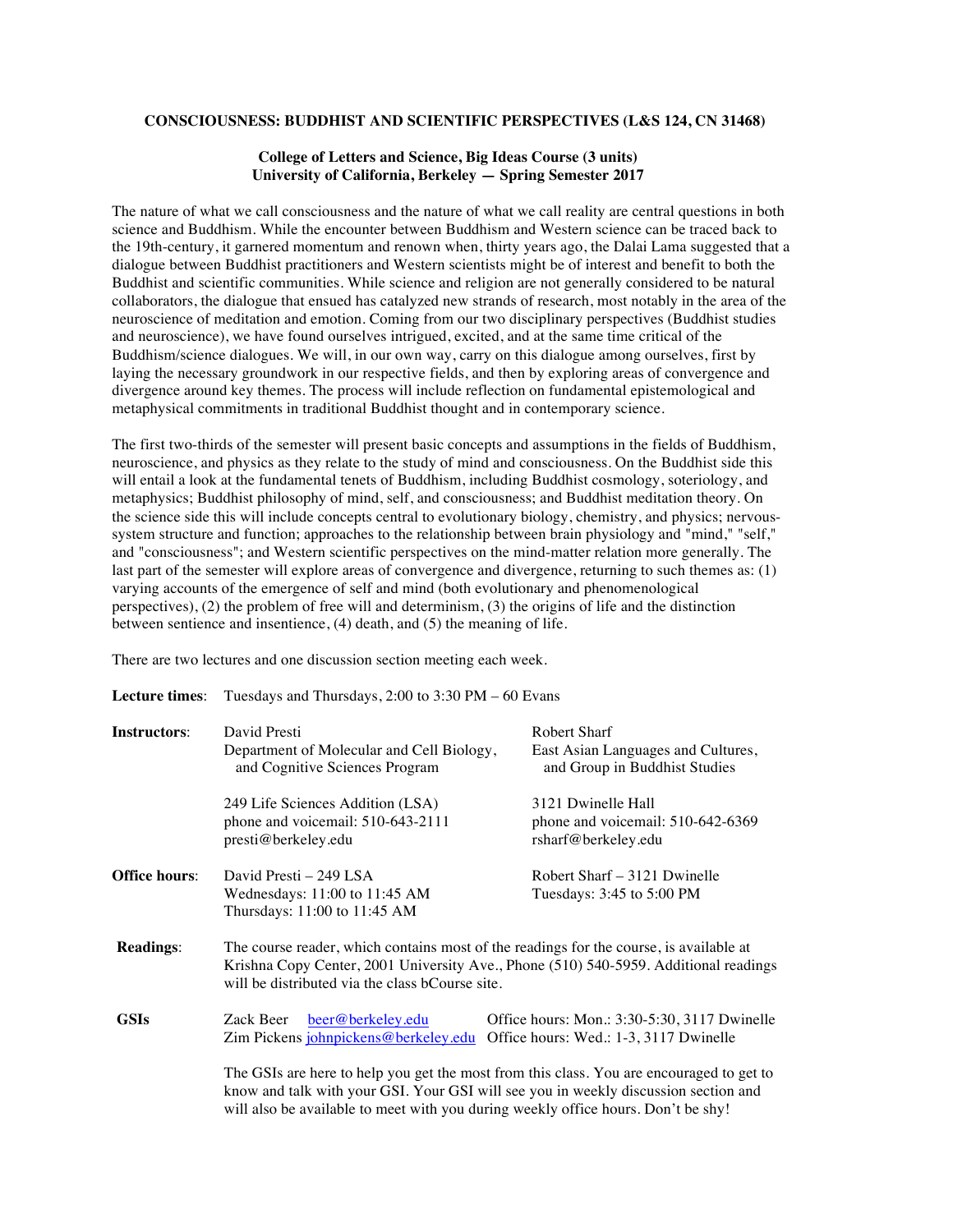## **Discussion section times and locations:**

| 101 Friday 12-1    | 247 Dwinelle | Zim Pickens |
|--------------------|--------------|-------------|
| $102$ Tuesday 9-10 | 237 Cory     | Zim Pickens |
| 103 Monday 11-12   | 79 Dwinelle  | Zack Beer   |
| 104 Monday 10-11   | 179 Stanley  | Zack Beer   |

**Prerequisites:** A desire to learn! There are no University course prerequisites for this class.

- **Attendance** at the lectures and in discussion section is **required**. There is no textbook for the course, and much of the material presented in lecture is not available elsewhere. But beyond that, we believe there are important concepts and ideas that are best transmitted in-person. There is more to learning than memorizing facts, particularly in a course such as this one, even if memorizing facts is important. In addition, you will find it impossible to do well on the weekly assignments, quizzes, and exams, if you are missing class.
- **Assignments** will consist of weekly readings and short writing assignments. The writing assignments will be one-page essays (1" margins, 10-12 point font, 1.5 to 2 line spacing). In grading the assignments we are looking for three things, namely: (1) clear evidence that you did the assigned reading(s) and are keeping up with lectures; (2) clear evidence that you took time to reflect on the assigned reading(s) and think through your response;  $(3)$  the paper, even though it is just a few paragraphs, should be clearly organized and written, free of grammatical mistakes, spelling errors, typos, and so on. Some of the assignments are quite challenging, and *we do not expect you to understand everything you read*. We only expect you to give it a good try. The short assignments must be handed in at the start of the lecture on the day they are due. *These papers are never accepted late*. Should you miss class due to unforeseen, legitimate, and documented circumstances (e.g., a medical emergency), you will be given an alternative makeup assignment.
- **Exams and Quizzes** will consist of multiple choice, short-answer, and essay questions, drawing from material in lectures, discussion sections, and required readings. We will distribute lists of key terms and concepts to help you prepare for all quizzes and exams.
- **Midterm Exam: Thursday March 9,** during the usual class time and place: 2:00 to 3:30, 60 Evans.
- **Final Exam: Monday May 8**, 11:30 AM to 2:30 PM (Exam Group 2). The final exam covers material from the entire semester of lectures and readings.

**Important Note:** *We cannot change the dates and times for these exams, and there are no makeups! Mark your calendars now. If you are unable to accommodate these exam dates, you should not enroll in the class.*

**Grading:** Your grade in this class is based on in-class quizzes and writing assignments (50%), exam performance (midterm exam: 15%; final exam: 25%), and discussion section attendance and performance (10%). Your letter grade in the course will reflect your acquisition of knowledge and understanding of the material, and the time and effort you put into the course. Importantly, you will not be competing against fellow students—we do not curve letter grades to conform to a predetermined distribution. If everyone does well, everyone could receive good grade. If everyone does poorly, then everyone could get a poor grade. Rather than devoting energy to worrying about where grade cut-offs are, if you are truly interested in this subject and in getting the most from this class, we urge you to engage seriously from the beginning, keep up with the readings and assignments, come to all lectures and sections, and immerse yourself in the material. You will be rewarded with an understanding of some really fascinating topics. Good grades will be a natural side effect.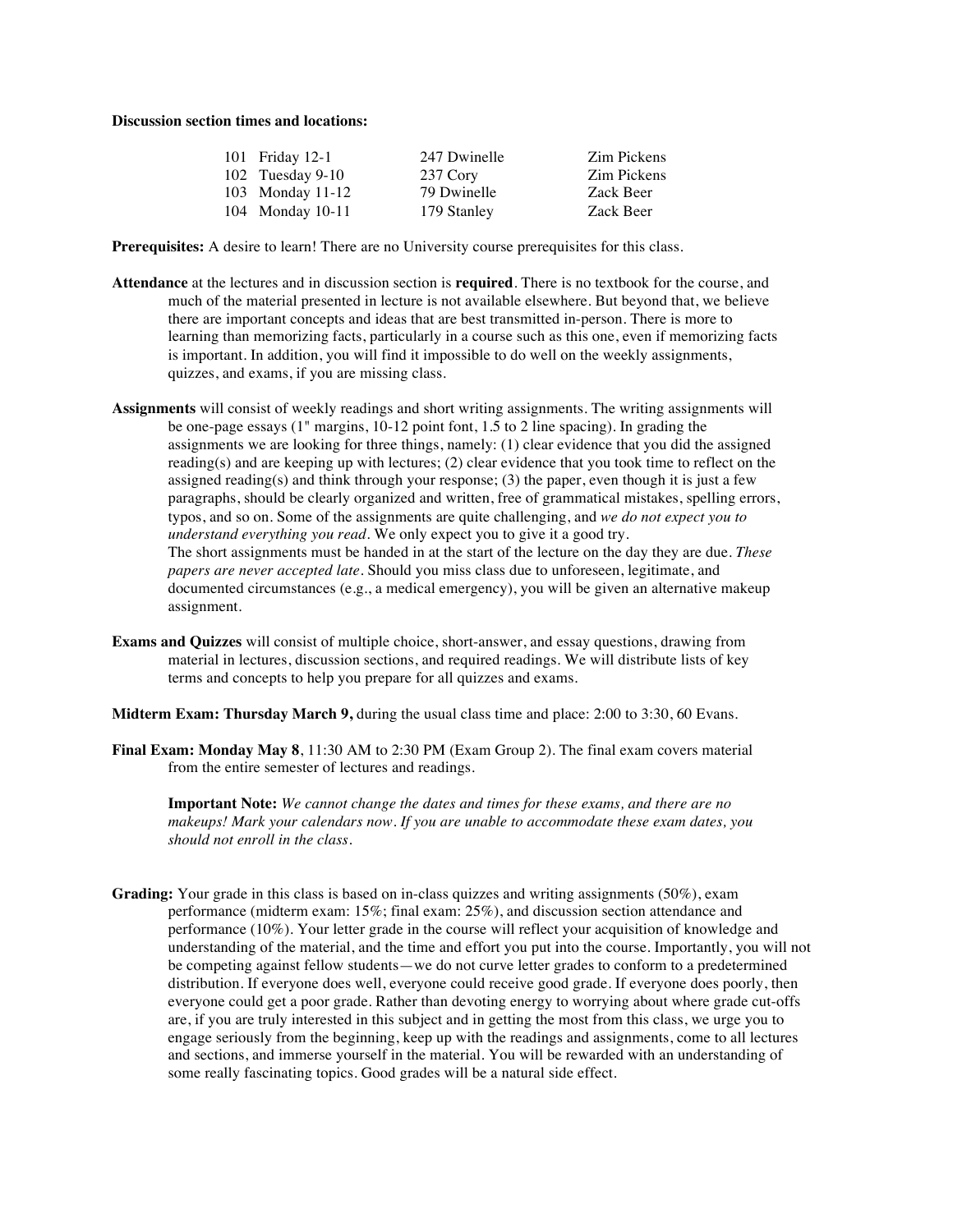- **University holidays:** no discussion sections or lectures on these days: Monday, February 20 – Presidents Day Monday, March 27 to Friday, March 31 – Spring Recess
- **Honor Code:** The student community at UC Berkeley has adopted the following Honor Code: "As a member of the UC Berkeley community, I act with honesty, integrity, and respect for others." The hope and expectation is that you will adhere to this code.
- **Use of Electronics in Class:** The use of laptop computers in class is not allowed. The *only* exception is for note taking, and only if you sit in the *first row* (or, if necessary, the first two rows) of the classroom. No exceptions! Cell phones must be turned off at the start of class. No texting!
- **Collaboration and Independence:** Reviewing lecture and reading materials and studying for exams can be enjoyable and enriching things to do with fellow students. This is recommended. However, unless otherwise instructed, homework assignments are to be completed independently and materials submitted as homework should be the result of one's own independent work.
- **Academic Integrity**: There is a zero-tolerance policy toward plagiarism or any other form of academic dishonesty in this course. This means that anyone found taking credit for work that is not his or her own, or cheating in any other way, will receive a failing grade for the entire course. Note that ignorance of the policy is not considered a mitigating circumstance, so if you have any question about what counts as plagiarism or how to properly attribute sources, speak with one of the GSIs or instructors. For additional information on plagiarism and how to avoid it, see: http://gsi.berkeley.edu/teachingguide/misconduct/prevent-plag.html
- **Communication and E-mails:** We like teaching this class—the material is quite amazing. We enjoy being available during office hours and after lectures to answer questions and further discuss the material. We greatly prefer in-person contact to email. We are available in office hours and following lectures for brief questions and discussion. Questions of importance or ones that require detailed answers must be addressed in person. Always be sure to see us in person about important issues. For example, it is not an acceptable excuse to say something like: "Well, I sent you an email and never heard back." E-mail is a wonderful tool and very convenient, but it is not a substitute for direct personal contact, especially when such contact is easy, as it is with us.

Thanks again for your interest in this subject. We hope you have a very enjoyable and fulfilling experience in this class this semester!

# **Course Schedule: Topics, Readings, Assignments**

*Note, this list is tentative and subject to revision. You are responsible for keeping up with changes, which will be announced in lecture and through the bCourse site.*

Reading numbers (#) refer to the list of readings as numbered in the "Table of Contents" in the Course Reader. In the Course Reader, the readings are listed and printed in alphabetical order according to the last name of the first author.

**\_\_\_\_\_\_\_\_\_\_\_\_\_\_\_\_\_\_\_\_\_\_\_\_\_\_\_\_\_\_\_\_\_\_\_\_\_\_\_\_\_\_\_\_\_\_\_\_\_\_\_\_\_\_\_\_\_\_\_\_\_\_\_\_\_\_\_\_\_\_\_\_\_\_\_\_\_\_**

# **Week 1:**

Jan 17 Course logistics; What is consciousness? Jan 19 The "What-it-is-likeness" of Consciousness Reading: #24 (Nagel 1974) Videos to watch: https://www.youtube.com/watch?v=gZxLUNHEmPw https://www.youtube.com/watch?v=a05kgcI9D2Q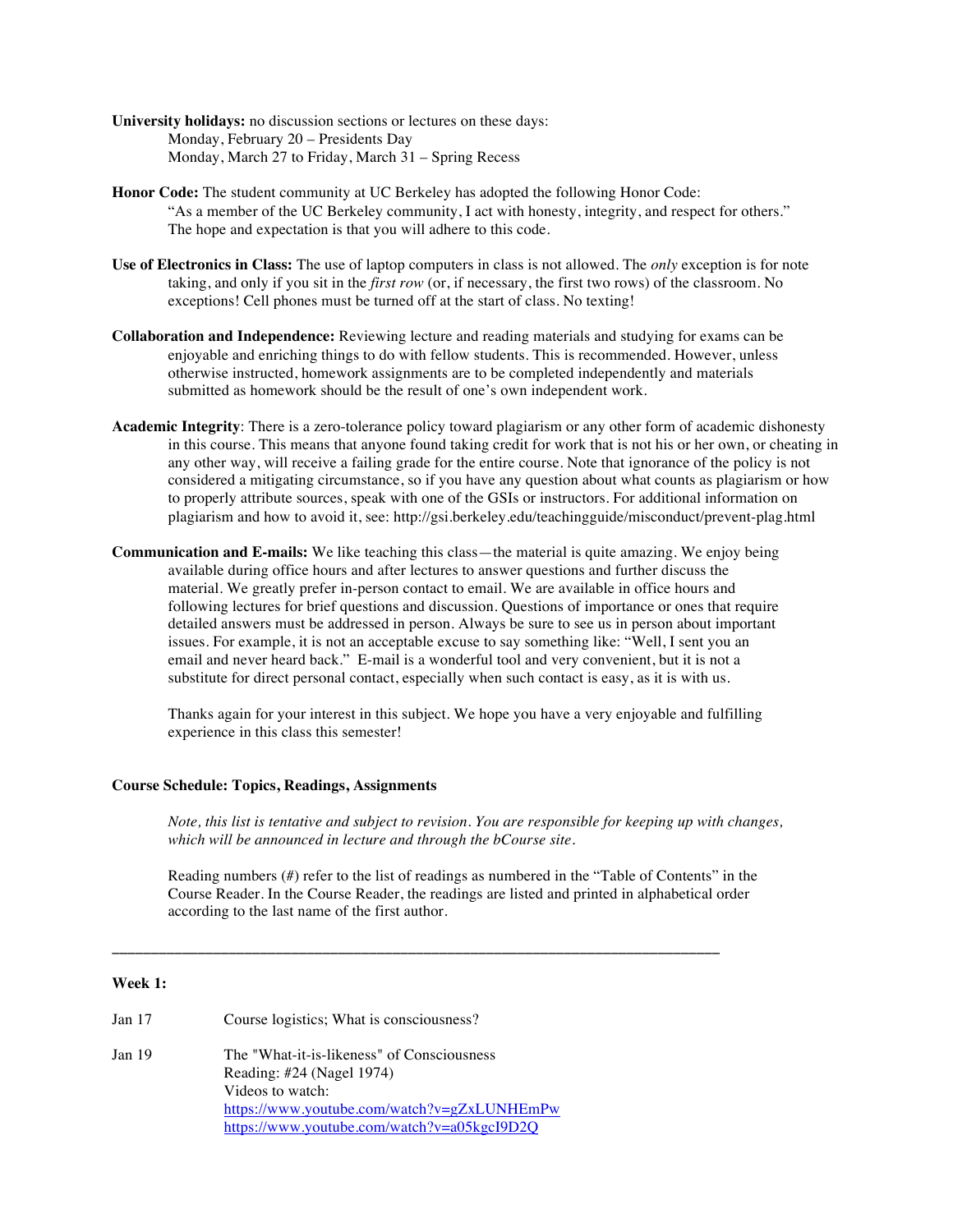Videos on the split brain: https://www.youtube.com/watch?v=zx53Zj7EKQE https://www.youtube.com/watch?v=u9u6cQYcOHw

**Assignment 1 (due Thursday Jan 19 at beginning of lecture):** Can you find any flaws in Nagel's argument? (Something to think about: what are his assumptions, and how might they be challenged?)

**\_\_\_\_\_\_\_\_\_\_\_\_\_\_\_\_\_\_\_\_\_\_\_\_\_\_\_\_\_\_\_\_\_\_\_\_\_\_\_\_\_\_\_\_\_\_\_\_\_\_\_\_\_\_\_\_\_\_\_\_\_\_\_\_\_\_\_\_\_\_\_\_\_\_\_\_\_\_**

\_\_\_\_\_\_\_\_\_\_\_\_\_\_\_\_\_\_\_\_\_\_\_\_\_\_\_\_\_\_\_\_\_\_\_\_\_\_\_\_\_\_\_\_\_\_\_\_\_\_\_\_\_\_\_\_\_\_\_\_\_\_\_\_\_\_\_\_\_\_\_\_\_\_\_\_\_\_

# **Week 2:**

| Jan 24 | Historical trajectory of physical science. |
|--------|--------------------------------------------|
|        | Reading: $\#21$ (Kuhn 1962)                |

**Assignment 2 (due Tuesday Jan 24 at beginning of lecture):** Kuhn's article addresses the issue of predictability in scientific discovery. Reflect on why the discovery of the planet Uranus was not predictable, while the discovery of the planet Neptune was predictable.

| Jan $26$ | Consciousness: terminological issues |
|----------|--------------------------------------|
|          | Reading: #3 (Blackmore 2005)         |

#### **Week 3:**

| Jan 31 | Historical trajectory of biological science<br>Reading: $\#19$ (Koshland 2002) |
|--------|--------------------------------------------------------------------------------|
| Feb 2  | Introduction to Buddhism I<br>Reading: #12 (Gethin 1998, Chapters 1 and 2)     |

**Quiz (on material covered to date)**.

### **Week 4:**

Feb 7 Toward a science of consciousness Readings: #27 (Pollan 2013); #36 (Cambridge Declaration on Consciousness) Feb 9 Introduction to Buddhism II Reading: #12 (Gethin 1998, Chapter 3)

**\_\_\_\_\_\_\_\_\_\_\_\_\_\_\_\_\_\_\_\_\_\_\_\_\_\_\_\_\_\_\_\_\_\_\_\_\_\_\_\_\_\_\_\_\_\_\_\_\_\_\_\_\_\_\_\_\_\_\_\_\_\_\_\_\_\_\_\_\_\_\_\_\_\_\_\_\_\_**

**\_\_\_\_\_\_\_\_\_\_\_\_\_\_\_\_\_\_\_\_\_\_\_\_\_\_\_\_\_\_\_\_\_\_\_\_\_\_\_\_\_\_\_\_\_\_\_\_\_\_\_\_\_\_\_\_\_\_\_\_\_\_\_\_\_\_\_\_\_\_\_\_\_\_\_\_\_\_**

**Assignment 3:** According to Buddhist understanding, is nirvāṇa something that exists? (Note: we are not asking if Buddhists *believe* in nirvāṇa--they do! But rather, the question concerns how they *understand* nirvāṇa.)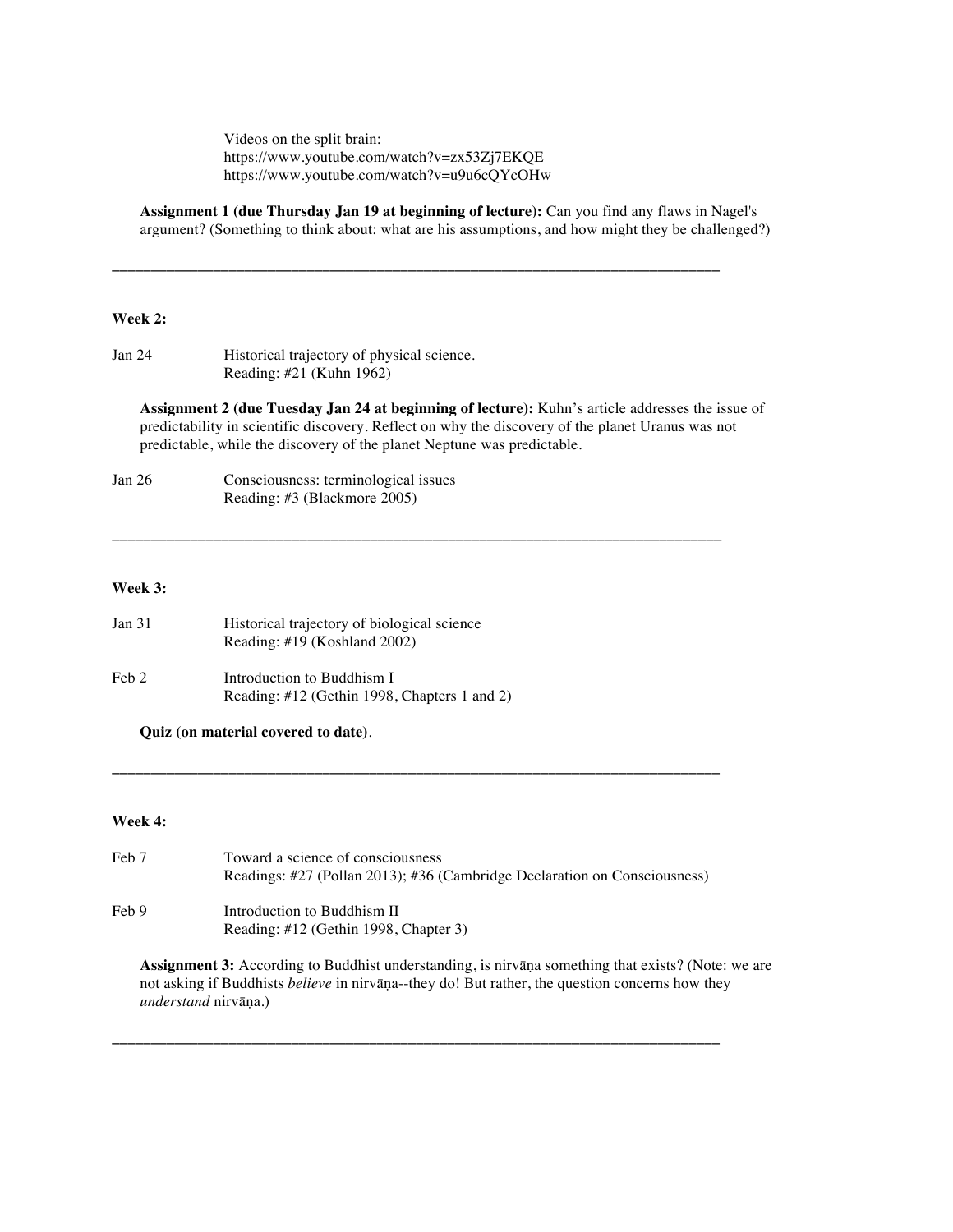#### **Week 5:**

| Feb 14 | Neuroscience and consciousness                  |
|--------|-------------------------------------------------|
|        | Readings: #30 (Raichle 2006); #9 (Freeman 2015) |

**Assignment 4:** This assignment draws from the readings for 2/7 on "The Intelligent Plant" (Michael Pollan) and 2/14 on "EEG Coherence" (Walter Freeman). In addition, watch the TED Talk by Suzanne Simard (whose research is discussed at the end of the Pollan article) on networking in forests: https://www.ted.com/talks/suzanne\_simard\_how\_trees\_talk\_to\_each\_other If we assume for the moment that our notions of "intelligence," "mind," and "consciousness" are associated somehow with emergence of global processes from underlying component processes, how do Freeman's ideas about EEG coherence compare to communication among plants in a forest? Could a forest have "intelligence," "mind," or "consciousness"?

| Feb 16 | Buddhist cosmology                           |
|--------|----------------------------------------------|
|        | Reading: #12 (Gethin 1998, Chapters 5 and 6) |

### **Week 6:**

| Feb 21 | Expanding a science of consciousness<br>Readings: #15 (Hameroff 2006); #11 (Gefter & Hoffman 2016) |  |
|--------|----------------------------------------------------------------------------------------------------|--|
| Feb 23 | Action and causality                                                                               |  |

**\_\_\_\_\_\_\_\_\_\_\_\_\_\_\_\_\_\_\_\_\_\_\_\_\_\_\_\_\_\_\_\_\_\_\_\_\_\_\_\_\_\_\_\_\_\_\_\_\_\_\_\_\_\_\_\_\_\_\_\_\_\_\_\_\_\_\_\_\_\_\_\_\_\_\_\_\_\_**

Reading: #26 (Ouspensky 2002)

**Assignment 5:** What (if anything!) can Osokin do to get out of his situation?

#### **Week 7:**

Feb 28 Neuroscience and consciousness, continued Readings: On bCourses, Presti (2016), from *Foundational Concepts in Neuroscience*

**\_\_\_\_\_\_\_\_\_\_\_\_\_\_\_\_\_\_\_\_\_\_\_\_\_\_\_\_\_\_\_\_\_\_\_\_\_\_\_\_\_\_\_\_\_\_\_\_\_\_\_\_\_\_\_\_\_\_\_\_\_\_\_\_\_\_\_\_\_\_\_\_\_\_\_\_\_\_**

**Assignment 6:** Given what we know about the biology of perception and action (e.g., from readings by Freeman, Presti, etc., as well as from lectures), what are some limitations of the conventional neuroscientific framework? Should these lead you to question your daily experience of the world in any significant way?

March 2 Meditation Reading: #12 (Gethin 1998, Chapter 7); #5 (Buddhaghosa 2010); #42 (Young 1982)

**\_\_\_\_\_\_\_\_\_\_\_\_\_\_\_\_\_\_\_\_\_\_\_\_\_\_\_\_\_\_\_\_\_\_\_\_\_\_\_\_\_\_\_\_\_\_\_\_\_\_\_\_\_\_\_\_\_\_\_\_\_\_\_\_\_\_\_\_\_\_\_\_\_\_\_\_\_\_**

**\_\_\_\_\_\_\_\_\_\_\_\_\_\_\_\_\_\_\_\_\_\_\_\_\_\_\_\_\_\_\_\_\_\_\_\_\_\_\_\_\_\_\_\_\_\_\_\_\_\_\_\_\_\_\_\_\_\_\_\_\_\_\_\_\_\_\_\_\_\_\_\_\_\_\_\_\_\_**

# **Week 8:**

| March 7 | Perception and reality; Exam review<br>Reading: #11 (Gefter & Hoffman 2016) (already assigned for Feb 21) |
|---------|-----------------------------------------------------------------------------------------------------------|
| March 9 | Midterm Exam                                                                                              |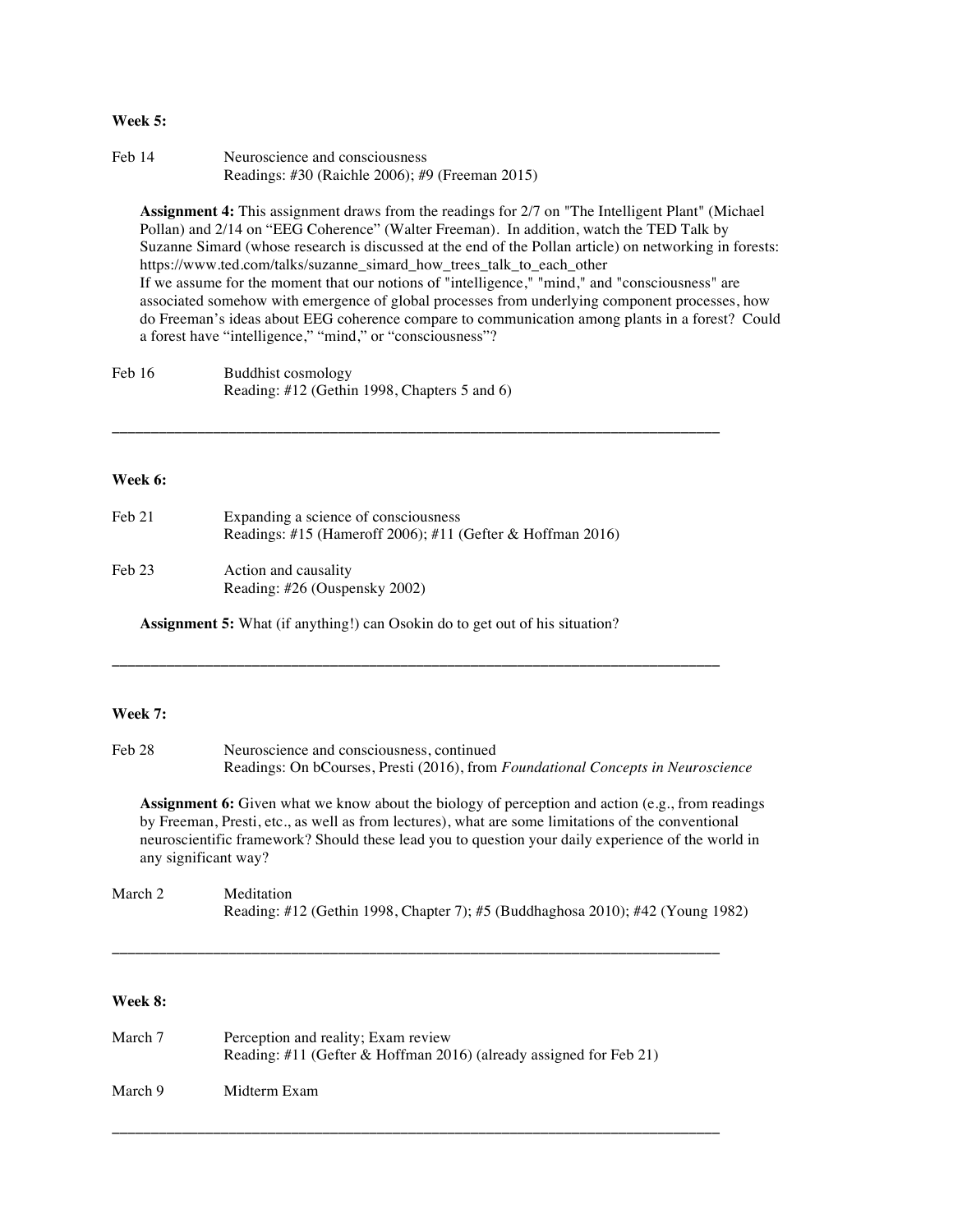# **Week 9:**

| March 14 | Madhvamaka                                                          |
|----------|---------------------------------------------------------------------|
|          | Readings: #8 (Dennett 1981); #10 (Garfield 2009), #17 (Heart Sutra) |

**Assignment 7:** Based on your careful reading of the chapter by Garfield, how would Nāgārjuna approach the question posed by Dennett, in his essay "Where Am I?". In other words, Dennett is trying to figure out where he *really* is. What would Nāgārjuna say?

| March 16 | Professor Jeffrey Kripal, Rice University                                        |
|----------|----------------------------------------------------------------------------------|
|          | Readings: #20 (Kripal & Coyne 2014); on bCourses, Kripal "Super Religion" (2016) |

**\_\_\_\_\_\_\_\_\_\_\_\_\_\_\_\_\_\_\_\_\_\_\_\_\_\_\_\_\_\_\_\_\_\_\_\_\_\_\_\_\_\_\_\_\_\_\_\_\_\_\_\_\_\_\_\_\_\_\_\_\_\_\_\_\_\_\_\_\_\_\_\_\_\_\_\_\_\_**

#### **Week 10:**

| March 21 | Radical empiricism                                                          |
|----------|-----------------------------------------------------------------------------|
|          | Readings: #13 (Greyson 2012); #4 (Borjigin et al. 2013); #37 (Tucker 2008); |
|          | $\#38$ (Tucker 2016): #6 (Carroll 2016)                                     |

**Assignment 8:** The belief of orthodox neuroscience is that mind (or consciousness) is completely a function of the brain and body and cannot be more than that. Using specifics drawn from the readings for Tuesday, discuss whether it is possible (or not possible) to use methods of science to investigate the hypothesis that mind (or consciousness) may in important ways transcend the brain and the body.

| March 23 | Yogācāra                                               |
|----------|--------------------------------------------------------|
|          | Readings: #41 (Waldron 2006); #39 (Varela et al. 1991) |

#### **Spring Recess**

## **Week 11:**

| April 4 | Quantum physics and reality I<br>Readings: #43 (Zeilinger 2000); #35 (Stapp 1996)<br>on bCourses: first two chapters from <i>Quantum Enigma</i> , by Rosenblum & Kuttner |
|---------|--------------------------------------------------------------------------------------------------------------------------------------------------------------------------|
| April 6 | Religion and the Mysticism Debates<br>Reading: $\#31$ (Sharf 2000)                                                                                                       |

**\_\_\_\_\_\_\_\_\_\_\_\_\_\_\_\_\_\_\_\_\_\_\_\_\_\_\_\_\_\_\_\_\_\_\_\_\_\_\_\_\_\_\_\_\_\_\_\_\_\_\_\_\_\_\_\_\_\_\_\_\_\_\_\_\_\_\_\_\_\_\_\_\_\_\_\_\_\_**

**\_\_\_\_\_\_\_\_\_\_\_\_\_\_\_\_\_\_\_\_\_\_\_\_\_\_\_\_\_\_\_\_\_\_\_\_\_\_\_\_\_\_\_\_\_\_\_\_\_\_\_\_\_\_\_\_\_\_\_\_\_\_\_\_\_\_\_\_\_\_\_\_\_\_\_\_\_\_**

**Assignment 9:** Sharf seems to be arguing that the reports of UFO abductees are no more and no less credible than the reports of religious practitioners, meditators, and mystics. Is his argument sound? What sort of evidence or argument might be used to undermine or refute Sharf's position?

# **Week 12:**

| April 11 | Quantum physics and reality II      |
|----------|-------------------------------------|
|          | Reading: $\#29$ (Radin et al. 2012) |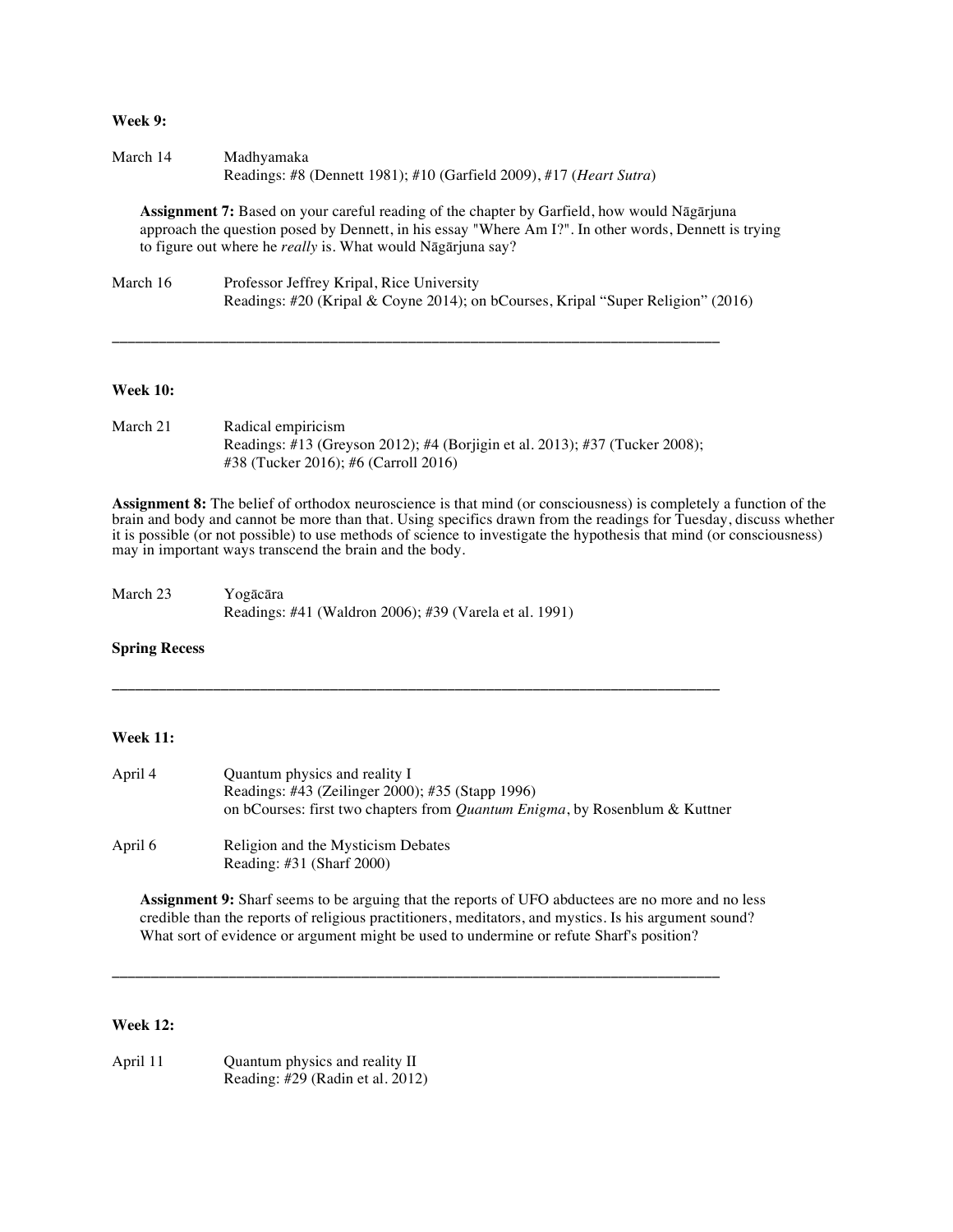**Assignment 10:** Readings for last week (Stapp 1996, #35) and for this week (Radin et al. 2012, #29) refer to a role of "consciousness" in the quantum measurement problem. How are the intended meanings that Stapp and Radin et al. give this term ("consciousness") the same, and how are they different?

| April 13 | Zen<br>Readings: #16 (Harding 1986); #25 (Nagel 1976); #1 (App 1995)                                                                                                             |
|----------|----------------------------------------------------------------------------------------------------------------------------------------------------------------------------------|
|          | Videos on quantum physics: Bell's Theorem and Delayed-Choice Quantum Eraser<br>https://www.youtube.com/watch?v=ZuvK-od647c&t=309s<br>https://www.youtube.com/watch?v=H6HLjpj4Nt4 |

**\_\_\_\_\_\_\_\_\_\_\_\_\_\_\_\_\_\_\_\_\_\_\_\_\_\_\_\_\_\_\_\_\_\_\_\_\_\_\_\_\_\_\_\_\_\_\_\_\_\_\_\_\_\_\_\_\_\_\_\_\_\_\_\_\_\_\_\_\_\_\_\_\_\_\_\_\_\_**

## **Week 13:**

| April 18 | Psychedelics and non-ordinary states of consciousness<br>Readings: #28 (Presti 2017); #14 (Griffiths et al. 2006) |
|----------|-------------------------------------------------------------------------------------------------------------------|
| April 20 | World construction, play and ritual theory<br>Readings: #2 (Bateson 1972); #40 (Vygotsky 1978)                    |

**Assignment 11:** Bateson and Vygotsky both put forward theories that can be seen as directly linking the symbolic or representational nature of human communication to mind and consciousness. How might their theories be applied to the problem of "observation" or "measurement" seen in quantum physics?

# **Week 14:**

| April 25 | Steps toward a dialogue with Buddhism                              |
|----------|--------------------------------------------------------------------|
|          | Readings: #6 (Dalai Lama 2005); #18 (Jinpa 2010); #22 (Lopez 2010) |

\_\_\_\_\_\_\_\_\_\_\_\_\_\_\_\_\_\_\_\_\_\_\_\_\_\_\_\_\_\_\_\_\_\_\_\_\_\_\_\_\_\_\_\_\_\_\_\_\_\_\_\_\_\_\_\_\_\_\_\_\_\_\_\_\_\_\_\_\_\_\_\_\_\_\_\_\_\_

April 27 Buddhism, Science, and Mind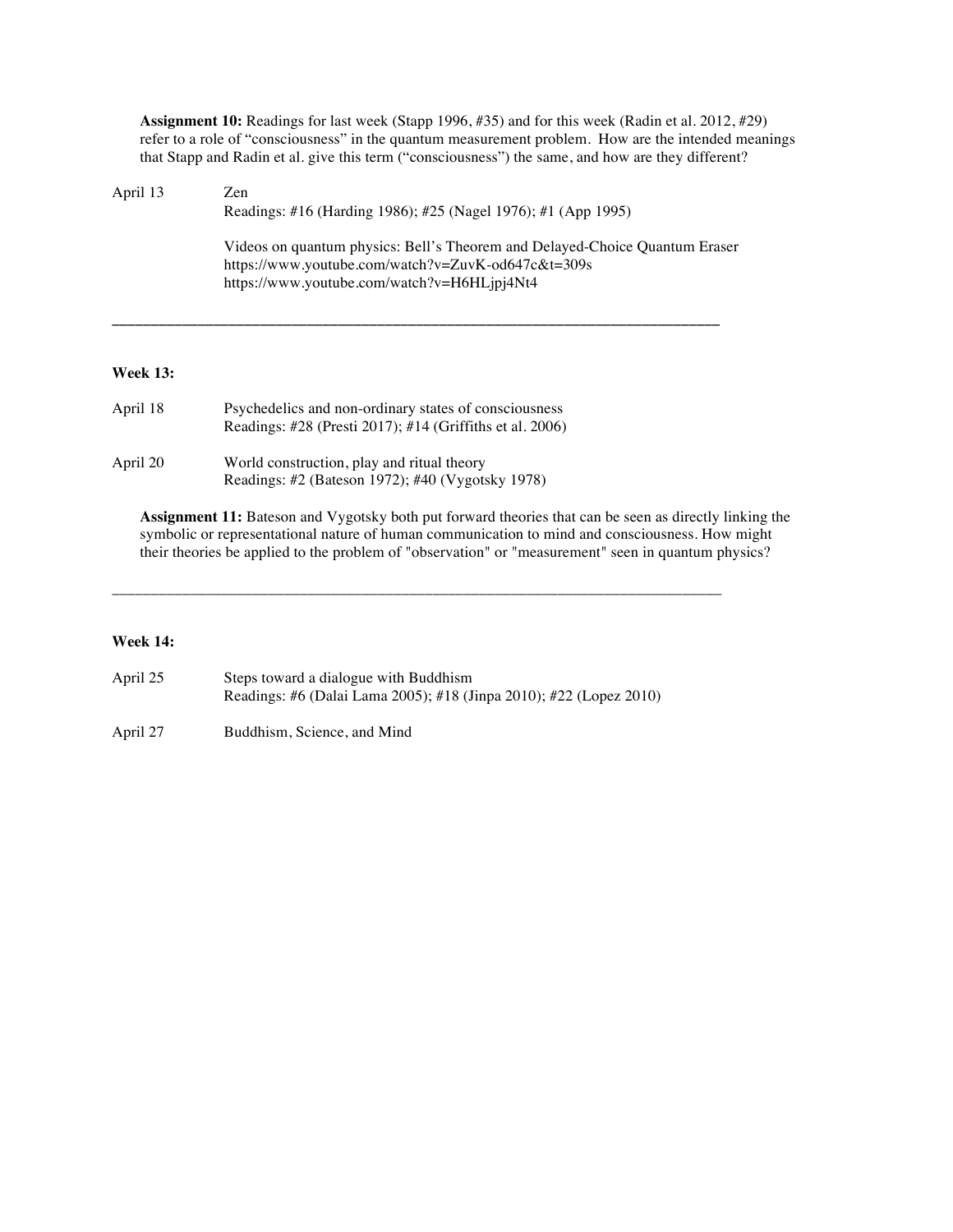# **CONSCIOUSNESS: BUDDHIST AND SCIENTIFIC PERSPECTIVES (L&S 124)**

## **READER TABLE OF CONTENTS**

- 1. App, Urs. 1995. "On No-Mind" ("Mushinron—Tonkō shutsudo no ichi tekisuto 無心論:敦煌出土の一テキスト"). *Zenbunka kenkyūjo kiyō* 21: 32-69.
- 2. Bateson, Gregory. 1972. "A Theory of Play and Fantasy." In *Steps to an Ecology of Mind*, 177-93. New York: Ballantine Books. (First published in A.P.A. Psychiatric Research Reports 2, 1955.)
- 3. Blackmore, Susan. 2005. *Consciousness: A Very Short Introduction*. New York: Oxford University Press.
- 4. Borjigin, Jimo, et al. 2013. "Surge of Neurophysiological Coherence and Connectivity in the Dying Brain." *Proceedings of the National Academy of Sciences USA* 110: 14432-14437.
- 5. Buddhaghosa. 2010. "Mindfulness Occupied with the Body," and "Knowledge of Appearance as Terror." In Bhikkhu Ñyānamoli, trans., *The Path of Purification (Visuddhimagga)*, 4th edition, 236-258, 673-675. Columbo: Buddhist Publication Society. (Originally published 1956.)
- 6. Carroll, Sean. 2016. "Thinking about Psychic Powers Helps Us Think about Science." *WIRED* (May 11).
- 7. Dalai Lama, H. H. 2005. *The Universe in a Single Atom,* Prologue, Chapters 1-2, 1-39. Morgan Road Books.
- 8. Dennett, Daniel C. 1981. "Where Am I?" In *Brainstorms: Philosophical Essays on Mind and Psychology*. Cambridge, Mass.: MIT Press. (Originally published 1978.)
- 9. Freeman, Walter J. 2015. "Mechanism and Significance of Global Coherence in Scalp EEG." *Current Opinion in Neurobiology* 31: 199-205.
- 10. Garfield, Jay L. 2009. "Nāgārjuna's *Mūlamadhyamakakārikā* (Fundamental Verses of the Middle Way): Chapter 24: Examination of the Four Noble Truths." In William Edelglass and Jay L. Garfield, eds., *Buddhist Philosophy: Essential Readings*, 26-34. New York and Oxford: Oxford University Press.
- 11. Gefter, Amanda, and Hoffman, Donald D. 2016. "The Evolutionary Argument Against Reality." *Quanta Magazine,* April 21.
- 12. Gethin, Rupert. 1998. Selections from *The Foundations of Buddhism*. Oxford University Press.
- 13. Greyson, Bruce. 2012. "Near-death Experiences." *Encyclopedia of Human Behavior*. Elsevier.
- 14. Griffiths, R. R., Richards, W. A., McCann, U., and Jesse, R. 2006. "Psilocybin Can Occasion Mystical-Type Experiences Having Substantial and Sustained Personal Meaning and Spiritual Significance." *Psychopharmacology* 187: 268-283.
- 15. Hameroff, Stuart R. 2006. "The Entwined Mysteries of Anesthesia and Consciousness." *Anesthesiology* 105: 400-412.
- 16. Harding, Douglas. 1986. "The True Seeing," "Making Sense of the Seeing." In *On Having No Head: Zen and the Re-discovery of the Obvious*, 1-19. London: Arkana.
- 17. "The Heart of the Perfection of Wisdom Scripture."
- 18. Jinpa, Thupten. 2010. "Buddhism and Science: How Far Can the Dialogue Proceed?" *Zygon* 45: 871-882.
- 19. Koshland, Daniel. E. Jr. 2002. "The Seven Pillars of Life." *Science* 295: 2215-2216.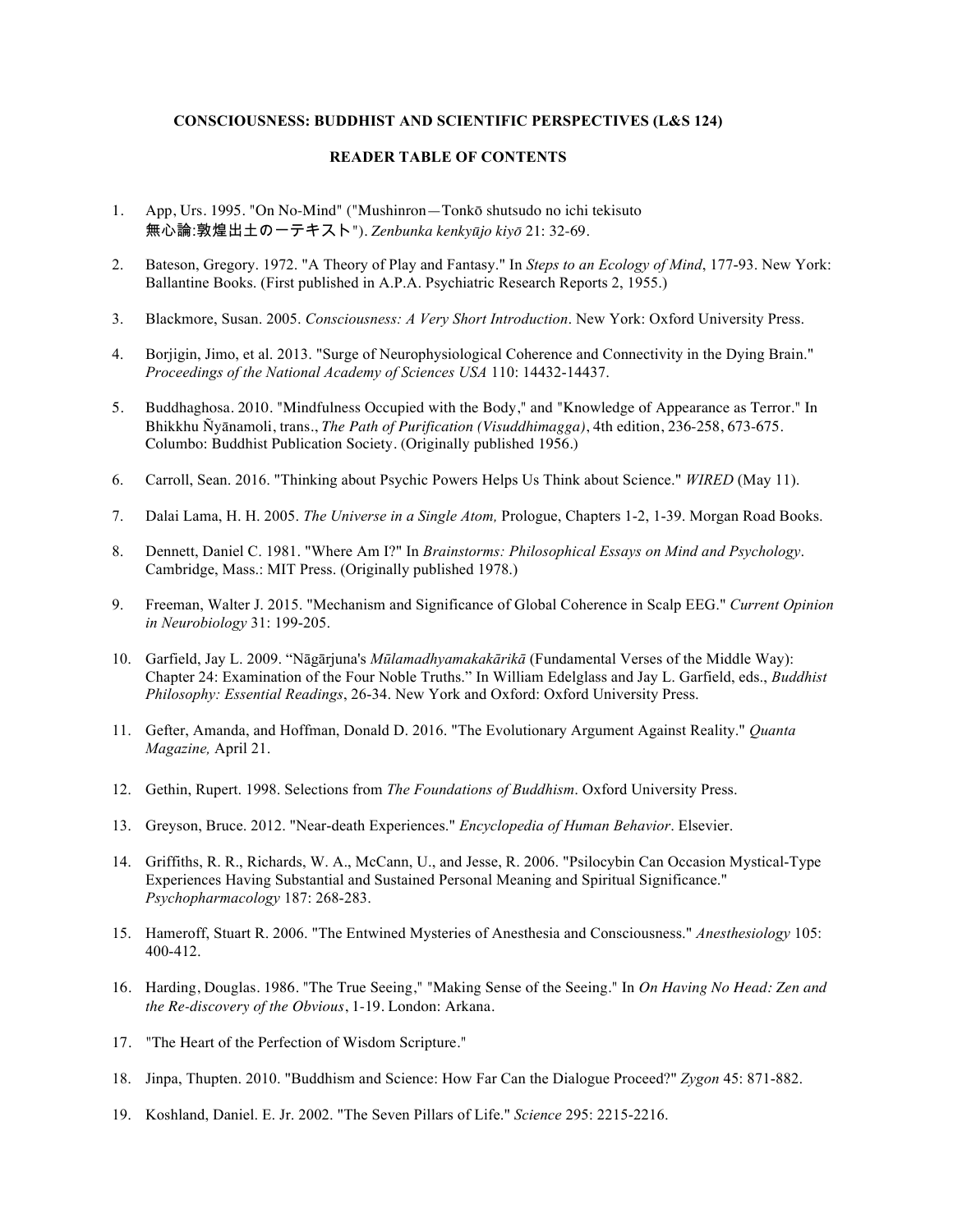- 20. Kripal, Jeffrey. J., and Coyne, J. 2014. "Visions of the Impossible (an Exchange)." *The Chronicle of Higher Education* (March 31); *New Republic* (April 3); *The Chronicle of Higher Education* (April 8).
- 21. Kuhn, Thomas S. 1962. "Historical Structure of Scientific Discovery." *Science* 136: 760-764.
- 22. Lopez, Donald S., Jr. 2010. "The Future of the Buddhist Past: A Response to the Readers." *Zygon* 45: 883-896.
- 23. Morinaga Sōkō. 1988. "My Struggle to Become a Zen Monk." In Kenneth Kraft, ed., *Zen: Tradition and Transition*, 13-29. New York: Grove Press.
- 24. Nagel, Thomas. 1974. "What Is It Like to Be a Bat?" *The Philosophical Review* 83 (4): 435-450.
- 25. Nagel, Thomas. 1986. Selections from *The View from Nowhere*, 13-27, 208-31. Oxford: Oxford University Press.
- 26. Ouspensky, Peter Demianovich. 2002. *Strange Life of Ivan Osokin*. SteinerBooks. (Originally published 1947.)
- 27. Pollan, Michael. 2013. "The Intelligent Plant." *The New Yorker*, December 23.
- 28. Presti, David E. 2017. "Too Big for a Nobel Prize." *Festschrift for Sasha Shulgin* (in press).
- 29. Radin, Dean, et al. 2012. "Consciousness and the Double-Slit Interference Pattern: Six Experiments." *Physics Essays* 25: 157-171.
- 30. Raichle, Marcus E. 2006. "The Brain's Dark Energy." *Science* 314: 1249-1250.
- 31. Sharf, Robert H. 2000. "The Rhetoric of Experience and the Study of Religion." *Journal of Consciousness Studies* 7 (11-12): 267-87.
- 32. Sharf, Robert H. 2005. "Ritual." In Donald S. Lopez, Jr., ed., *Critical Terms for the Study of Buddhism*, 245- 269. Chicago: University of Chicago Press.
- 33. Sharf, Robert H. 2015. "Is Mindfulness Buddhist? (And Why It Matters)." *Transcultural Psychiatry* 52 (4), 470-484.
- 34. Smith, Jonathan Z. 1982. "The Bare Facts of Ritual." In *Imagining Religion: From Babylon to Jonestown*, 53- 65. Chicago: University of Chicago Press.
- 35. Stapp, Henry P. 1996. "The Hard Problem: A Quantum Approach." *Journal of Consciousness Studies* 3: 194- 210.
- 36. "The Cambridge Declaration on Consciousness."
- 37. Tucker, Jim. B. 2008. "Children's Reports of Past-Life Memories: A Review." *Explore* 4: 244-248.
- 38. Tucker, Jim. B. 2016. "The Case of James Leininger: An American Case of the Reincarnation Type." *Explore* 12: 200-207.
- 39. Varela, Francisco J., Evan Thompson, and Eleanor Rosch. 1991. "Enaction: Embodied Cognition." In *The Embodied Mind: Cognitive Science and Human Experience*, 147-84. Cambridge: The MIT Press.
- 40. Vygotsky, Lev S. 1978. "Tool and Symbol in Child Development," "The Development of Perception and Attention," and "The Role of Play in Development." In *Mind in Society: The Development of Higher Psychological Processes*, 19-37, 92-104. Cambridge: Harvard University Press.